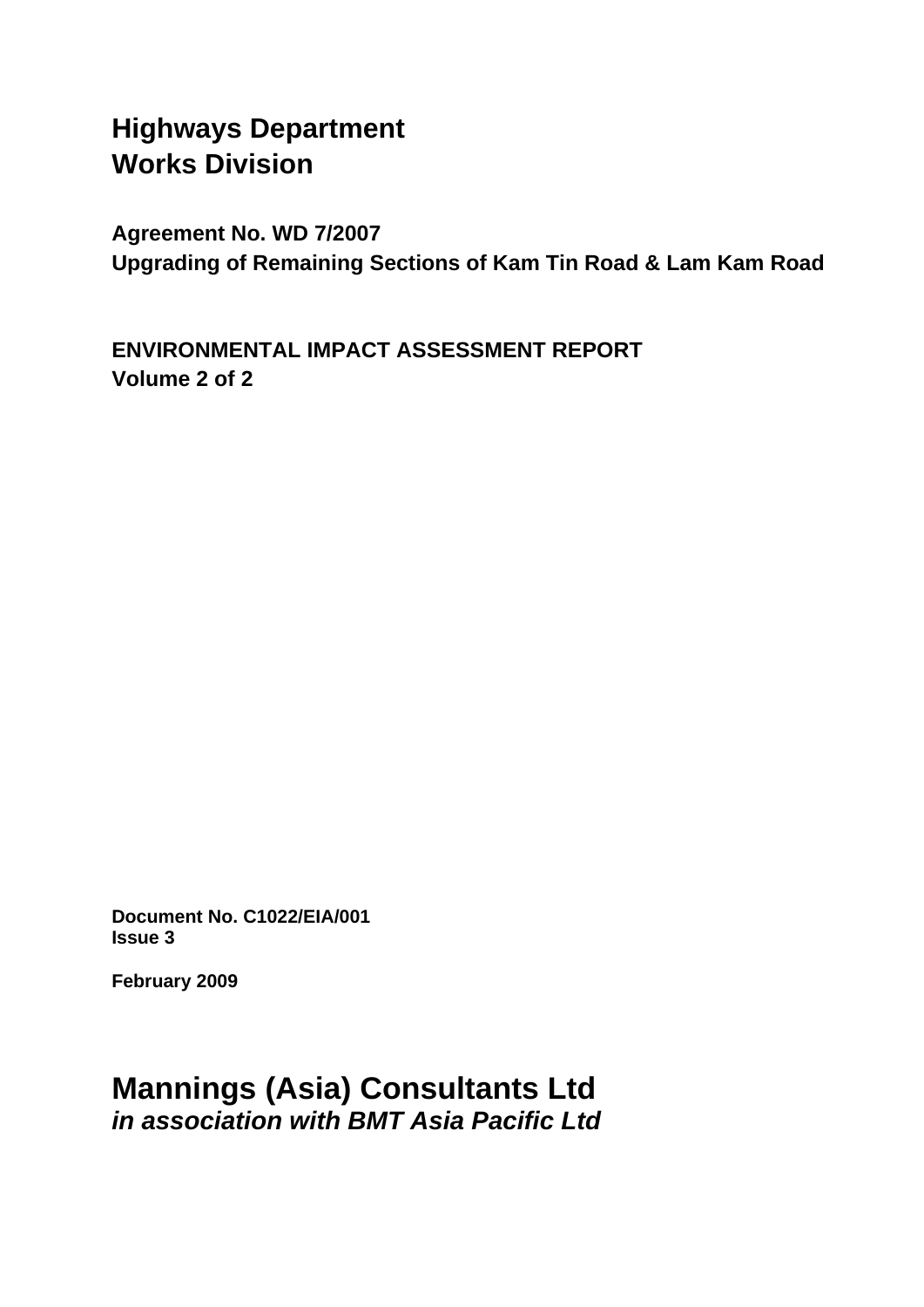## **Agreement No. WD 7/2007 Upgrading of Remaining Sections of Kam Tin Road and Lam Kam Road**

### **ENVIRONMENTAL IMPACT ASSESSMENT REPORT VOLUME 2 OF 2**

### **CONTENT**

### **FIGURES**

- Figure 2.1 Location of the proposed Project
- Figure 2.2 Locations of the Proposed Project Area Encroaches upon the Conservation Area
- Figure 3.1 Locations of Representative Air Sensitive Receivers
- Figure 3.2 Maximum Hourly NO<sub>2</sub> Contours at 1.5 m above ground ( $\mu$ g/m<sup>3</sup>)
- Figure 3.3 Maximum Daily Average  $NO<sub>2</sub>$  Contours at 1.5 m above ground  $(\mu g/m^3)$
- Figure 3.4 Maximum Daily Average RSP Contours at 1.5 m above ground  $(\mu g/m^3)$
- Figure 4.1 Locations of Representative Noise Sensitive Receivers
- Figure 4.2 Typical Cross Section of the Proposed Temporary Noise Barrier at NSR N27
- Figure 5.1 Locations of Representative Water Sensitive Receivers
- Figure 6.1 Locations of Potential Contamination Site Along Project Boundary
- Figure 6.2 Locations of Proposed Sampling Locations
- Figure 7.1 Study Area and Ecological Baseline Survey Locations
- Figure 7.2 Habitat Map
- Figure 7.3 Locations of *Aquilaria sinensis*
- Figure 8.1 Locations of Pat Heung Sheung Tsuen Archaeological Site
- Figure 8.2a Locations of auger holes undertaken near the village of Wang Toi Shan Yau Uk Tsuen
- Figure 8.2b Locations of auger holes undertaken along Kam Tin Road
- Figure 8.3 Pleistocene Debris Flow Deposits, Pleistocene Terraced Alluvium and Holocene Alluvium near Pat Heung
- Figure 8.4 Pleistocene Debris Flow Deposits, Pleistocene Terraced Alluvium and Fine Grained Granodiorite near Sheung Tsuen
- Figure 8.5 Pleistocene and Holocene Debris Flow Deposits and Granodiorite near Kwun Yam Keng
- Figure 9.1 Preliminary Layout Plan